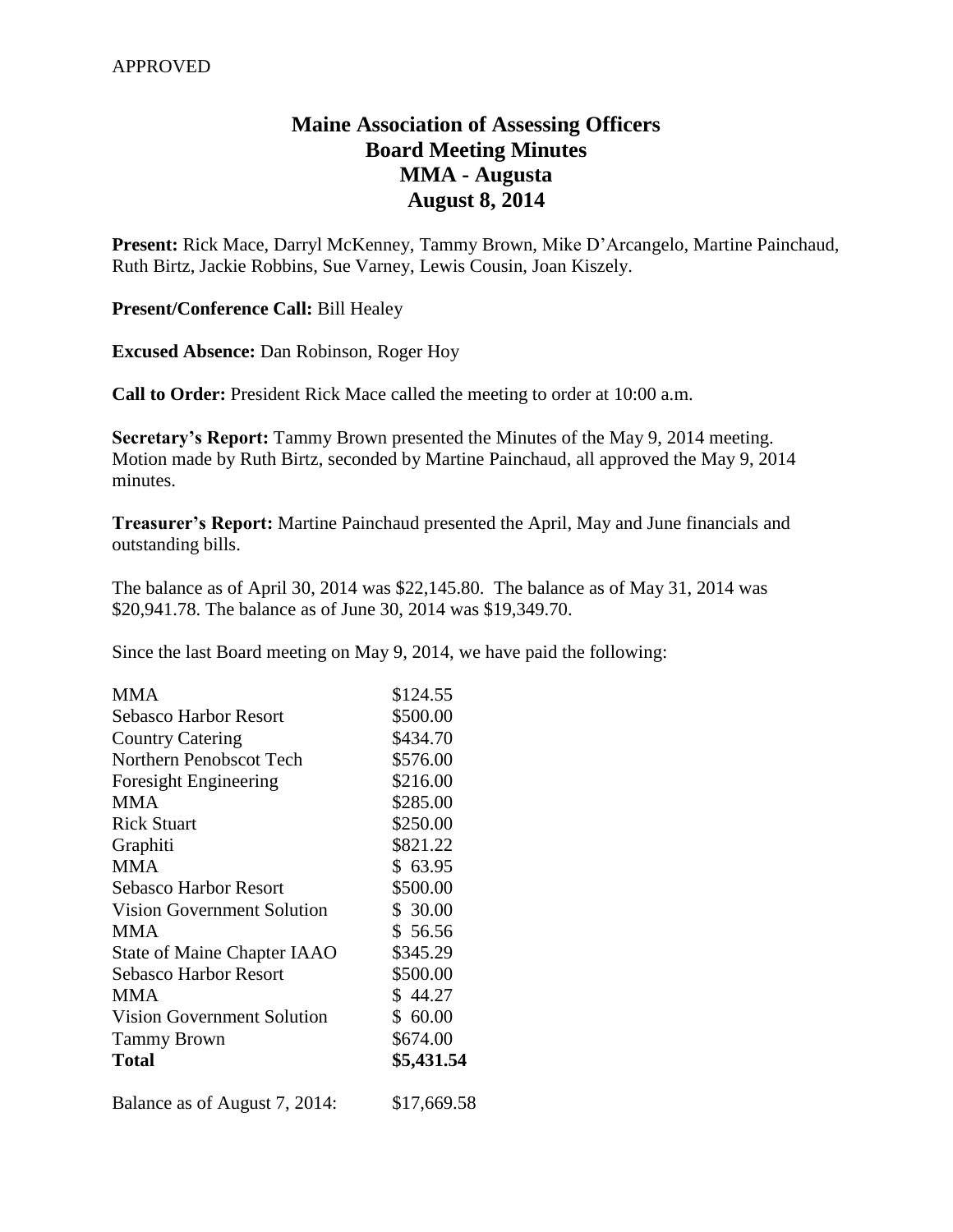Motion made by Darryl McKenney, seconded by Ruth Birtz, all approved the financial report for April, May, and June 2014.

**Old Business:**

**Committee Reports:**

**Audit/Finance:** Mark Caldwell was absent.

**Calendar/Advertisers:** Mark Caldwell was absent. Tammy Brown noted that we only have one advertiser to date for the calendar. Tammy Brown will check in with Mark Caldwell to offer assistance with the calendar or to take it over.

**Newsletter:** Ruth Birtz reported she noted that the newsletter is late this month. Joan Kiszely indicated that because it was late, Jaime Clark will not be able to get to their newsletter until the week of August  $18<sup>th</sup>$ . Joan Kiszely explained the process if a newsletter is late and that each group has to forward her the entire newsletter. They are not to send articles separate. Ruth Birtz noted that it will be an August newsletter. There was a brief discussion on the member profile article for the newsletter.

**Ethics:** Jacquline Robbins had no report.

**Legislative:** Mike D'Arcangelo had no report.

**Membership:** Roger Hoy was absent. Tammy Brown reported that there are currently 261 paid members with 16 unpaid members.

Darryl McKenney reported he attended the Maine Revenue Tax School in Belfast on Monday and got 3 potential members, and sold one vest.

**Awards & Scholarship:** Tammy Brown reported on the following:

**Assessor of the Year Award:** Tammy Brown received 3 packets (applicants) for Assessor of the Year Award.

**Scholarship Applications:** Four applications have been received and one from Eliot was approved on May 9, 2014.

Motion made by Martine Painchaud, seconded by Sue Varney, all approved to pay for the registrations for the 2 applicants from Orland, and one from Lincoln. One abstained!

**Technology Report:** Dan Robinson was absent.

**Executive Board:** Rick Mace had no report.

**Education:** Bill Healey reported on the following: Fall Conference is all set David Sawyer doing a presentation at the MMA Convention

**Fall Conference**: Sue Varney reported on the following: Function Sheet is completed with meals Offering to Attendees: Memory Sticks, Hats